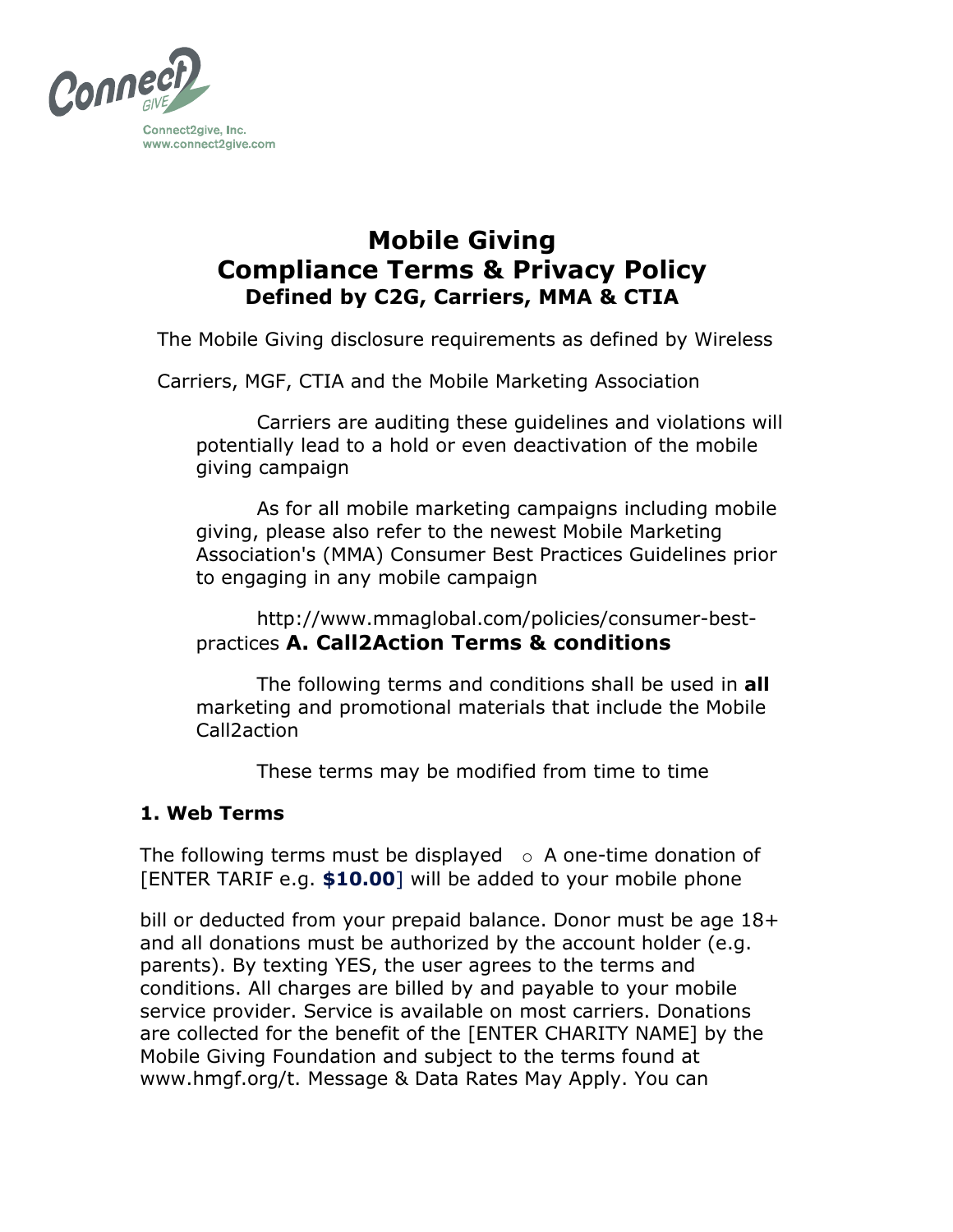

unsubscribe at any time by texting **STOP** to short code [ENTER SHORTCODE e.g. **52000**] text **HELP** to [ENTER SHORTCODE e.g. **52000**] for help. [Link to Privacy Policy]

Please ensure that the word **HELP** and **STOP** are highlighted in **BOLD** as seen above

The price point, e.g. **\$10.00** needs to be displayed in at least Font size 12 and in this exact format **\$10.00**  (including zeros). We also suggest to display it in bold for highest donor transparency

The Privacy policy link must provide specific

For web widgets, display Pricing and Terms and Conditions within 125 pixels and one line break of cell submit field with no intervening text.

Display at least the first three lines of T&Cs above fold at screen resolution 1024x768' on all web pages with a call to action (user needs to be able to see at least parts of the terms without scrolling)

## **2. Sweepstakes**

Sweepstake laws in the US are very complex and vary by State. All major mobile US carriers have **prohibited** the use of sweepstakes in conjunction with any mobile giving campaign. We have been notified by the carriers to deactivate any keywords within 24 hours if a violation becomes known

#### **3. Privacy Policy**

**HTML email. See a sample at http://mobilegiving.org/privacy/Default.aspx, or below in Section 7.** 

**Non compliance will create a carrier audit!**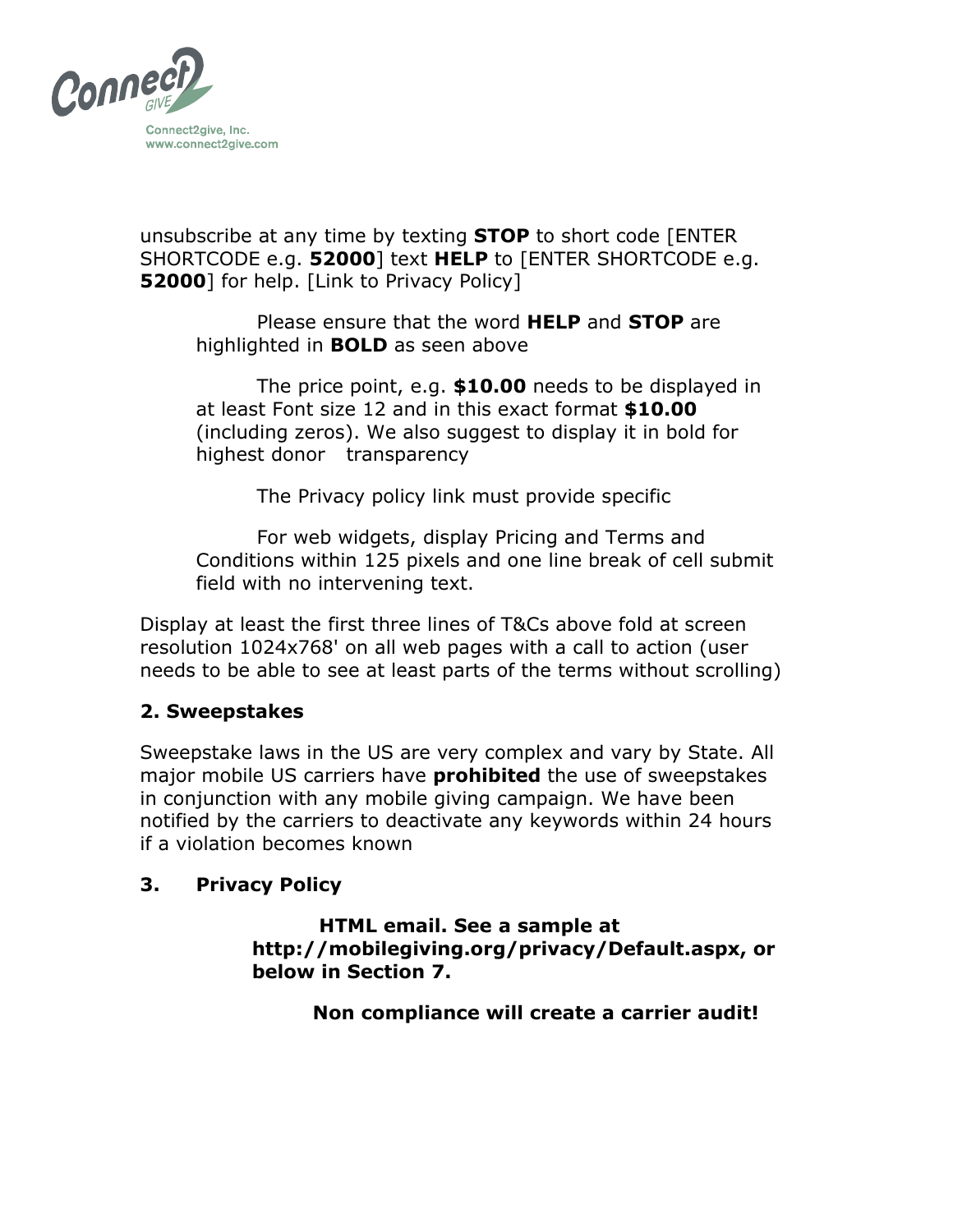

# **4. Participation TV**

**All TV adds, Radio, Concert venue, and Print ads must have consistent terms and conditions posted** 

**There needs to be a verbal call out and the visual terms need to be on screen at the same time as the call to action (C2A)** 

# **The verbal terms must disclose:**

 $\circ$  Verbal call out of the keyword and short code  $\circ$  Price point  $\circ$ Any time frame  $\circ$  Message & Data Rates May Apply  $\circ$  All donations must be authorized by the account holder  $\circ$  User must be age 18 or older or have parental permission to participate  $\circ$  By texting YES, the user agrees to the terms and conditions

The visual terms should read as follows and need to be font size 12 and should be onscreen for 3 seconds at the time of each call to action

o A [ENTER TARIF e.g. **\$10.00**] donation will be added to your mobile bill. Messaging & Data Rates May Apply. Go to www.hMGF.org/t for terms and help. Go to www.xxx.org for Privacy Policy

## **5. Concert Venue or Radio**

A one-time [ENTER TARIF e.g. **\$10.00**] donation is charged to your wireless bill or deducted from your prepaid balance. All donations must be authorized by the account holder. User must be age 18 or older or have parental permission to participate. By texting YES, the user agrees to the terms and conditions. Donations collected by the MGF. 4 info call 866-810-1203 or go to www.hMGF.org/t Message & Data Rates May Apply. Text **STOP** to [ENTER SHORTCODE e.g. **52000**] to cancel; Text **HELP** to [ENTER SHORTCODE e.g. **52000**] for help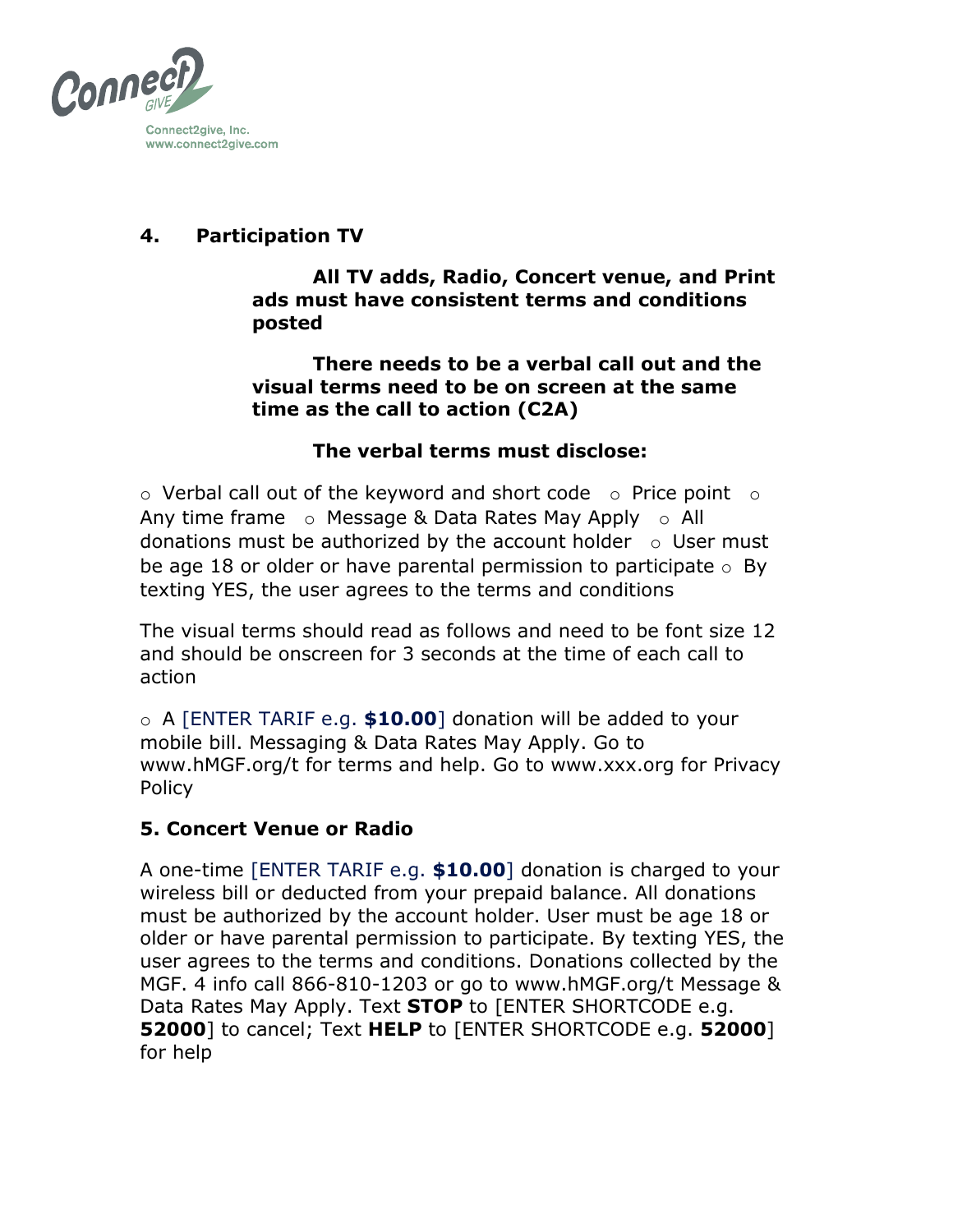

# **6. Print Ads**

The following terms need to be displayed  $\circ$  A one-time donation of [ENTER TARIF e.g. **\$10.00**] will be added to your mobile phone bill or deducted from your prepaid balance. All donations must be authorized by the account holder. All charges are billed by and payable to your mobile service provider. All donations must be authorized by the account holder. User must be age 18 or older or have parental permission to participate. By texting YES, the user agrees to the terms and conditions. Service is available on most carriers. Message & Data Rates May Apply. Donations are collected for the benefit of the [ENTER CHARITY NAME] by the Mobile Giving Foundation and subject to the terms found at www.hmgf.org/t. You can unsubscribe at any time by texting **STOP** to short code [ENTER SHORTCODE e.g. **52000**] text **HELP** to [ENTER SHORTCODE e.g. **52000**] for help

**7. Privacy Policy example …**and Connect2give (C2G) respects your privacy. We follow the guidelines for the mobile channel established by the Mobile Giving Foundation (MGF) and adheres to a strong privacy policy.

Your donation, identified by you through your text message donation, will be distributed from your carrier to by MGF, a nonprofit organization that distributes or grants your donation and Connect2give. We do not sell, trade or rent your personal information to other companies or individuals. We may use information collected through our services and website for research and development purposes. However, such usage will not include any personally identifiable information in such research or analysis. We only use your information for its intended purposes. By completing the transaction, you give us permission to see your personal information related to your donation. If you do not wish to share any personal information with us, please contact MGF. We use industry- leading Secure Sockets Layer (SSL) technology to keep your personal information as secure as possible.